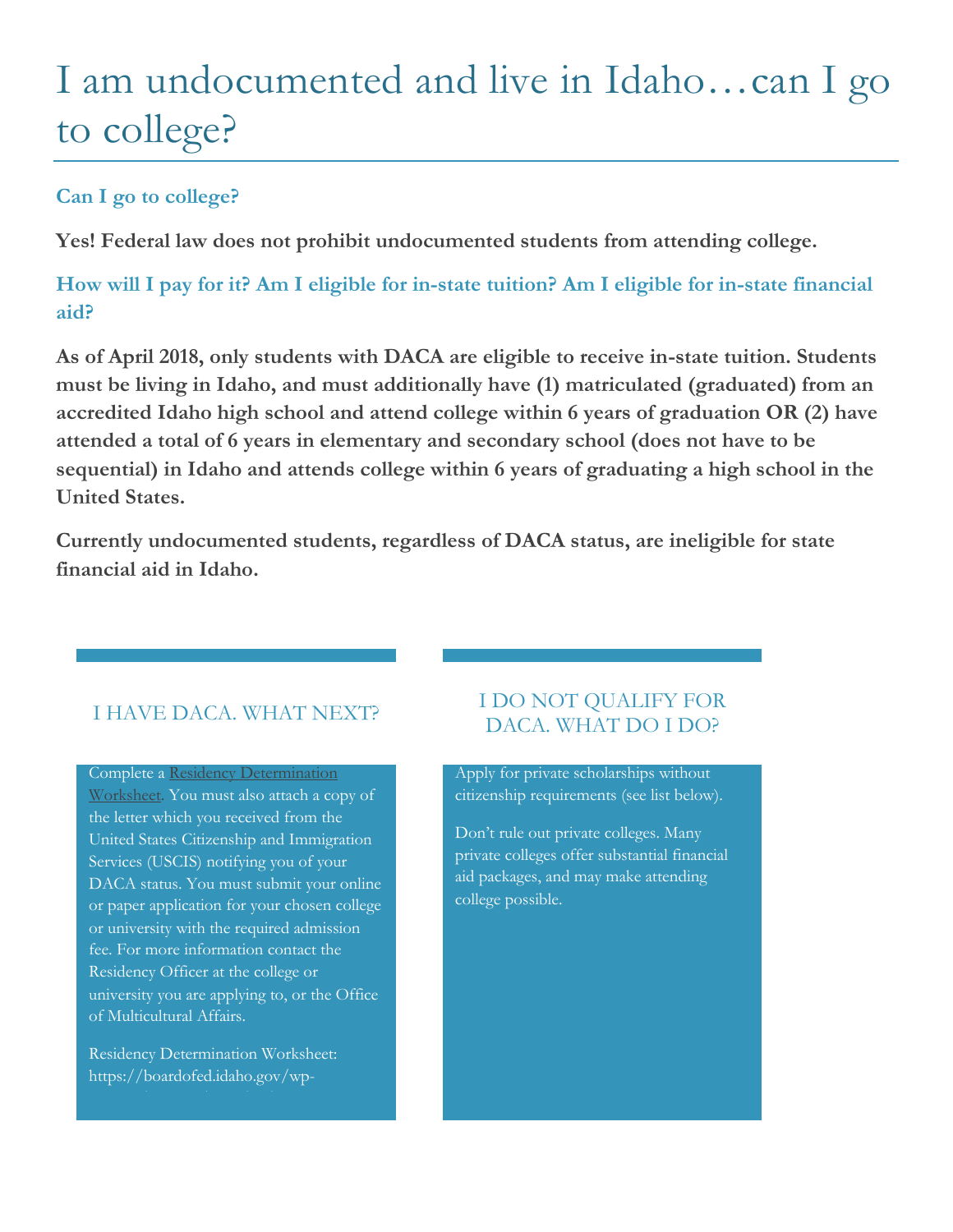## **My DACA status will expire before I will graduate. What will that mean for paying tuition?**

**The answer will probably depend on the institution. Contact the Residency Officer at the college or university you are applying to, or the Office of Multicultural Affairs for more information.** 

#### **Am I eligible to federal financial aid if I am undocumented?**

**No.**

## **The college I am applying to asks that I fill out a Federal Application for Student Aid (FAFSA). Does that mean I can't apply? What do I do?**

**Some colleges request that you fill out a FAFSA for internal aid purposes. In this case, undocumented students without DACA can fill in "0's" for the social security number (000- 00-0000); students with DACA would fill in their social security number like any other student, but are still ineligible for federal aid.**

**I am afraid of disclosing my status to my high school counselor. Is there anyone else who can help me navigate the college and financial aid application process?**

**You are not alone:** 

- **Almost 30,000 U.S. citizens in Idaho have at least one undocumented family member**
- **Undocumented immigrants represented about 42 percent of Idaho's immigrant population and 2.7 percent of the state population in 2014**
- **58,327 people in Idaho, including 26,926 individuals born in the United States, had at least one undocumented family member between 2010-2014. 1**

**Numerous organizations in Idaho may be able to answer questions or help connect you to people who can help you answer your questions:**

- **The Community Council of Idaho**
- **Idaho DACA Students**
- **The Idaho Organizing Project**
- **PODER of Idaho**
- **The American Civil Liberties Union of Idaho**
- **Centro de Comunidad y Justicia**

 $\overline{a}$ <sup>1</sup> American Immigration Council. "Immigrants in Idaho." American Immigration Council. October 26, 2017. Accessed April 04, 2018. [https://www.americanimmigrationcouncil.org/research/immigrants-in-idaho.](https://www.americanimmigrationcouncil.org/research/immigrants-in-idaho)